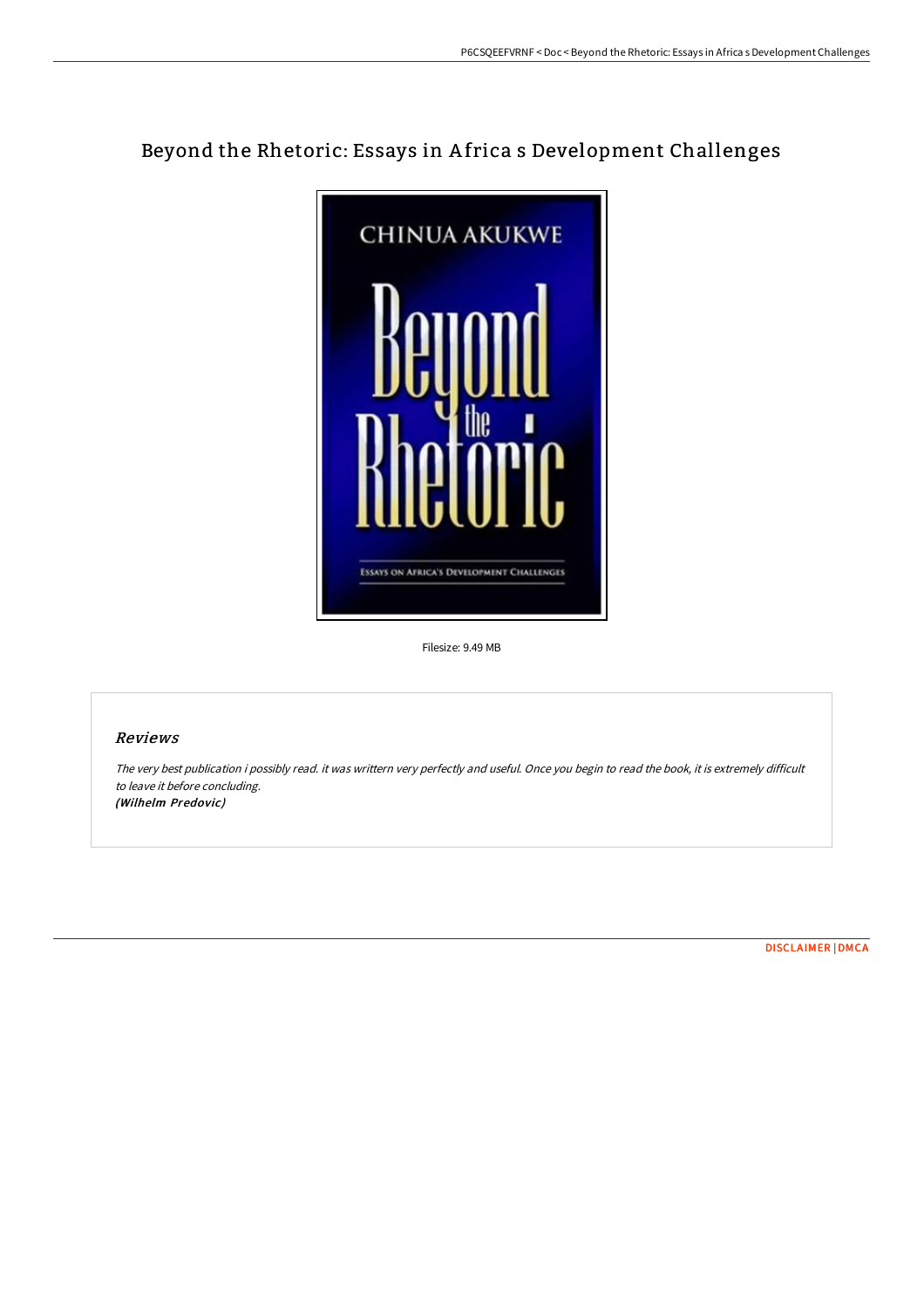### BEYOND THE RHETORIC: ESSAYS IN AFRICA S DEVELOPMENT CHALLENGES



Adonis Abbey Publishers Ltd, United Kingdom, 2006. Paperback. Book Condition: New. 229 x 152 mm. Language: English . Brand New Book \*\*\*\*\* Print on Demand \*\*\*\*\*.Beyond the Rhetoric: Essays in Africa s Development Challenges There are many analyses of Africa s developmental challenges, most cloaked in fashionable buzzwords, semantics, grand theories and media-friendly mellifluous phrases. Dr Chinua Akukwe goes beyond the rhetoric to pose a simple question: what can be done? With policymakers and general readers in mind, he discusses and proffers solutions to a number of current contentious issues in Africa, - from the Darfur crisis in the Sudan, African Union s Diaspora strategies, the New Partnership for Africa s Development (NEPAD) to the political crises simmering in his own country, Nigeria. Dr Chinua Akukwe is an adjunct professor of both global health and community/preventative health at the George Washington University School of Public Health, Washington, DC, USA, and also Chairman of the Technical Advisory Board of the university s Africa Center for Health and Human Security. He was equally a former member of the Executive Committee of the university s Medical Center Faculty Senate, the highest representative body of all professors affiliated with the medical center. A former Vice-Chairman of the Executive Committee and Governing Board of the National Council for International Health, NCIH, (now known as the Global Health Council, Washington, DC), Dr Akukwe was also a member of the International Human Rights Committee of the American Public Health Association as well as a board member of the Christian Connections for International Health, an international ecumenical organization based in the United States. A widely published scholar on HIV/AIDS, healthcare, and development issues in Africa, he served for five years as a member of the editorial board of the American Journal of Public Health, one of the leading...

h Read Beyond the Rhetoric: Essays in Africa s [Development](http://albedo.media/beyond-the-rhetoric-essays-in-africa-s-developme.html) Challenges Online Download PDF Beyond the Rhetoric: Essays in Africa s [Development](http://albedo.media/beyond-the-rhetoric-essays-in-africa-s-developme.html) Challenges